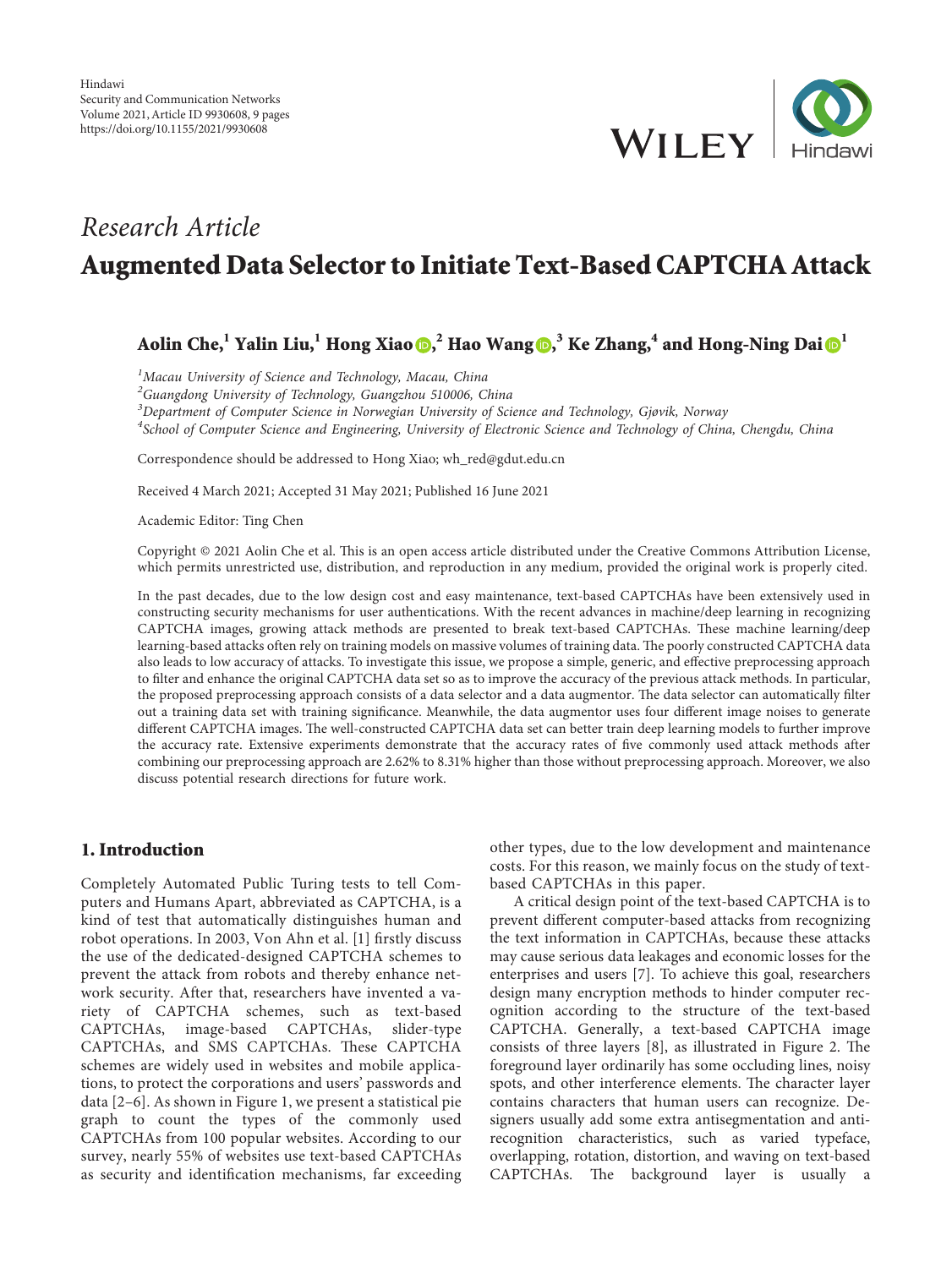<span id="page-1-0"></span>

Figure 1: A statistical pie graph of the CAPTCHA types from 100 popular websites with each of them possessing more than 1 million daily visits. The chosen websites are very comprehensive, including varieties of practically applied fields (e.g., search engines, corporate websites, game websites, media-sharing sites, brand-building sites, and school websites).



Figure 2: An example of text-based CAPTCHAs (reproduced from [\[8](#page-7-0)]). Generally, a text-based CAPTCHA comprises three layers: foreground layer, character layer, and background layer.

monochrome background board or a specific image that can interfere with the recognition of characters by computers.

A good attack method can identify the text-based CAPTCHA characters after adding multiple complex security features. In recent years, researchers have proposed

different attack methods to solve text-based CAPTCHAs [\[9](#page-8-0), [10](#page-8-0)]. One preferred attack method is using machine learning to conduct a computer-based recognition of textbased CAPTCHAs [\[11](#page-8-0)]. In addition, as an evolution of machine learning, deep learning is capable of making accurate decisions in the field of image recognition [\[12](#page-8-0)]. For this reason, recent research efforts began to explore deep learning-based attack methods to solve text-based CAPTCHAs with a high-accurate accuracy rate [[7](#page-7-0), [8](#page-7-0)]. However, the previous studies are often based on the massive volumes of unlabeled training data (e.g., millions of samples [\[13](#page-8-0)]), thereby bringing extra costs which are labor-intensive and time-consuming to label all training data. In fact, not all data is meaningful for training because the training on some data does not significantly improve the accuracy of the attack [\[14](#page-8-0), [15\]](#page-8-0). It is not worth wasting a lot of time for us to manually label these types of data.

In this paper, we propose a preprocessing approach to effectively select CAPTCHA images so as to improve the recognition rate of machine/deep learning-based CAPTCHA attack methods. Our preprocessing approach can significantly improve the accuracy rate of commonly used attack methods. In particular, our proposed preprocessing approach contains two preprocessing modules: data selector and data augmentor. In detail, the data selector module selects some specific text-based CAPTCHAs from the original CAPTCHA data set as the training set according to the given regulations. Then, the data augmentor module randomly adds noises for each training data to obtain a higher target accuracy rate. We evaluate the proposed preprocessing approach by integrating it into five commonly used machine learning-based attack methods. These commonly used attack methods include convolutional neural network (CNN), support vector machine (SVM), decision tree (DT), random forest (RF), and logistic regression (LR). The experimental results show that, in the case of 3,319 original text-based CAPTCHAs, the accuracy rates of the five attack methods after adding our preprocessing approach are from 2.62% to 8.31% higher than the accuracy rates without adding the preprocessing module. Our experiment proves that the accuracy of text-based CAPTCHA attacks can be significantly improved by strengthening preprocessing, which however is ignored in existing studies.

In summary, this paper makes the following contributions:

- (1) We present a simple and generic data-preprocessing approach to enhance the accuracy and efficiency of the text-based CAPTCHAs attacking process that utilizes machine/deep learning methods. Our preprocessing approach is composed of two modules: (i) a data selector to efficiently filter out CAPTCHAs with training significance and (ii) a data augmentor to improve the accuracy of the attack method.
- (2) We perform comprehensive ablation experiments by combining our approach in five commonly used machine/deep learning methods, including CNN, SVM, DT, RF, and LR. The experiment results confirm that our approach can significantly improve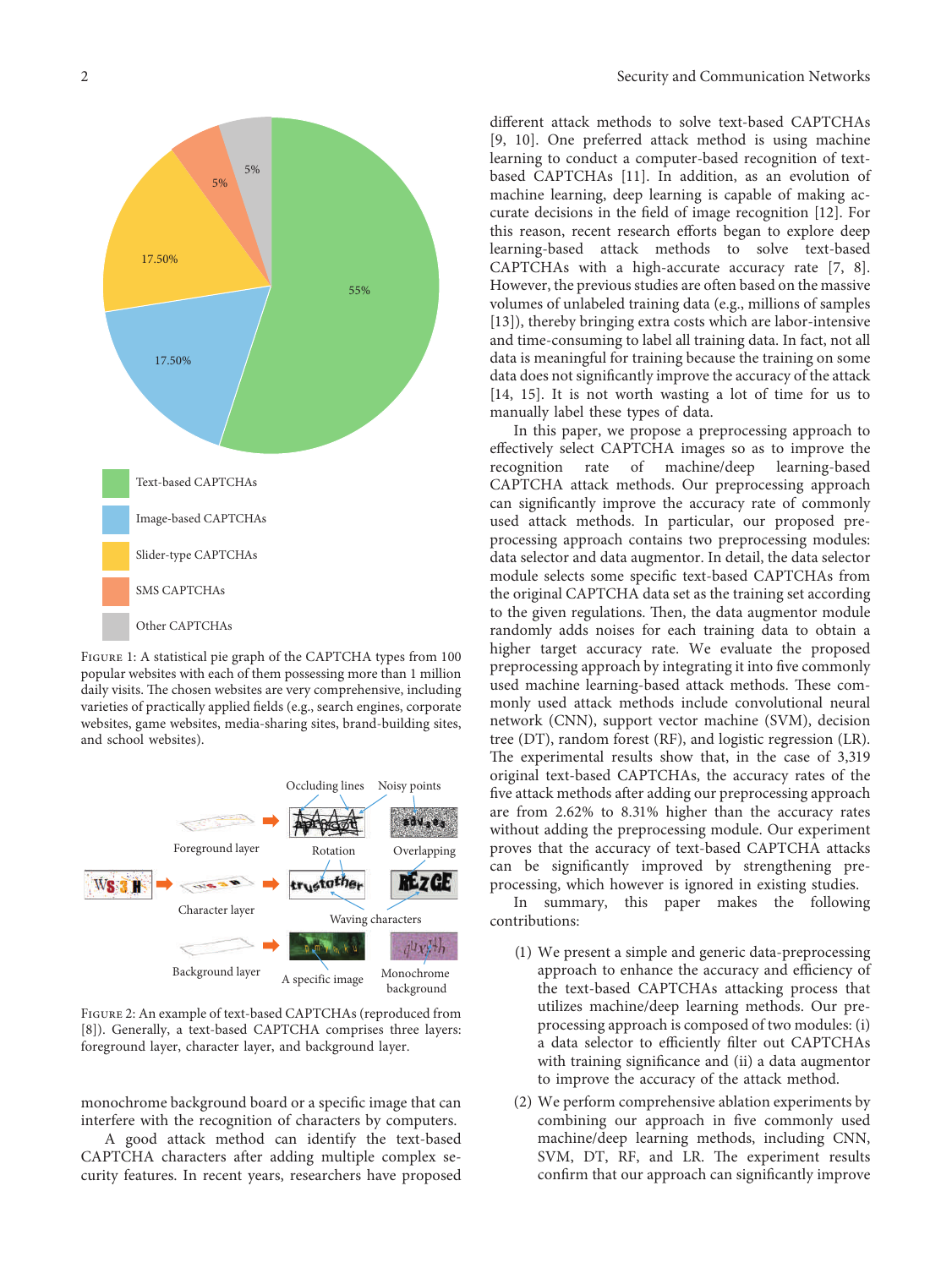<span id="page-2-0"></span>the high accuracy of the general attack methods, indicating the wide applicability of our approach.

The remainder of this paper is organized as follows: Section 2 overviews the commonly used attack methods based on machine/deep learning to break text-based CAPTCHAs. Section 3 introduces the general attacking process and the detailed design of our preprocessing approach. In [Section 4](#page-4-0), we perform a set of ablation experiments on five commonly used training methods to demonstrate that our preprocessing approach can effectively improve the accuracy rate of existing attack methods. Moreover, [Section 5](#page-6-0) discusses the future research related to man-machine verification schemes based on the current text-based CAPTCHAs. [Section 6](#page-7-0) concludes this paper.

# **2. Previous Attacking Methods**

In recent years, relying on the huge magnitude of data, many training model-based attack methods are presented to recognize text-based CAPTCHAs. We can roughly divide them into two categories: machine learning and deep learning attack methods.

Computer security has received a growing interest recently in diverse computer-based systems [\[16–25](#page-8-0)]. Traditional machine learning methods include SVM, DT, and RF, which are widely used to break text-based CAPTCHAs. Mori and Malik first attempt to attack the text-based CAPTCHA in 2003 [[26](#page-8-0)]. They obtained a 33% accuracy rate on a textbased CAPTCHA called Gimpy by exploring sophisticated object recognition algorithms. Since then, researchers have proposed various attack algorithms for text-based CAPTCHAs [[27](#page-8-0)]. The most representative work is that Bostik and Klecka compared five traditional machine learning methods to attack the character bubble CAPTCHA [\[28\]](#page-8-0). Their experimental results show that SVM had the highest accuracy rate but DT had the lowest computational cost. It is worth noting that these machine learning-based attack methods rely heavily on character segmentation. Once a character cannot be completely segmented, the accuracy rate of the machine learning-based attack method will be greatly reduced. Therefore, we summarize the limitations of using machine learning-based attack methods: (1) it is necessary to design a complex character segmentation algorithm so that the preprocessing is extremely cumbersome; (2) it needs to manually find the characteristics of each character, consequently resulting in a relatively low accuracy rate.

Deep learning-based attack methods are mainly attributed to convolutional neural networks. In contrast to traditional machine learning methods, convolutional neural networks can automatically obtain the underlying feature information of the picture through continuous convolution and pooling, and the extracted features are far more than traditional machine learning methods. Substantial studies have proved that convolutional neural networks are more suitable for image recognition than the traditional machine learning methods [[9–13, 29–33](#page-8-0)]. Consequently, Gao et al. [\[10](#page-8-0)] took the lead in using CNN to train the segmented Hollow CAPTCHAs. Their model obtained an 89% accuracy rate on the test set, and the fastest success recognition speed was 3 seconds per text-based CAPTCHA. Among incumbent deep learning-based attacks, the accuracy rate still depends heavily on the quality of the character segmentation. As text-based CAPTCHAs designed by researchers become more complex, traditional segmentation algorithms have been unable to completely separate each character. To tackle this deficiency, Ye et al. utilized a generative adversarial network (GAN) to automatically generate a large number of labeled text-based CAPTCHAs as a training set [\[7](#page-7-0), [14](#page-8-0), [15\]](#page-8-0). For some types of text-based CAPTCHAs, this method only needs to mark about 500 original text-based CAPTCHAs to obtain a recognition rate of more than 90%.

#### **3. Our Approach**

3.1. The General Attacking Process. As illustrated in Figure [3,](#page-3-0) to break text-based CAPTCHAs by using machine/deep learning methods, the general attacking process usually requires the following steps.

*3.1.1. Data Acquisition.* This step is used to acquire the original data set, which is practically achieved by crawling a large number of text-based CAPTCHAs from real-world websites. To ensure comprehensive data samples, the acquired text-based CAPTCHAs need to have characteristics including distortion, rotation, waving, and overlapping.

*3.1.2. Data Preprocessing.* Generally speaking, data preprocessing is used to filter the original data according to a dedicated filtering operation, thus improving the efficiency of the later training process. In this paper, we present a new preprocessing approach that can also achieve a high accuracy rate of the attacking process. The detailed method design is shown in Section [3.2.](#page-3-0)

3.1.3. Model Training. This step is using the machine/ learning training methods to generate a prediction model for recognizing text-based CAPTCHAs. Herein, we choose five commonly used machine/deep learning methods: CNN, SVM, DT, RF, and LR. Notably, CNN is a popular deep learning algorithm that can provide a relatively high accuracy rate for identifying CAPTCHA images. Particularly, in our experiment, we put every 200 images as a training batch into CNN for training after binarization. Table [1](#page-3-0) shows the architecture and parameters of the CNN used in our experiment. In addition, we also use four machine learning methods including SVM, DT, RF, and LR in the experiment. For these methods, researchers need to artificially search some character features for computers to learn according to the characteristics of different characters.

*3.1.4. Prediction Outputting.* A prediction model is generated after the model training process, which can be used to identify the unlabeled test set. Thereby, the prediction model can output a recognition result for each test CAPTCHA.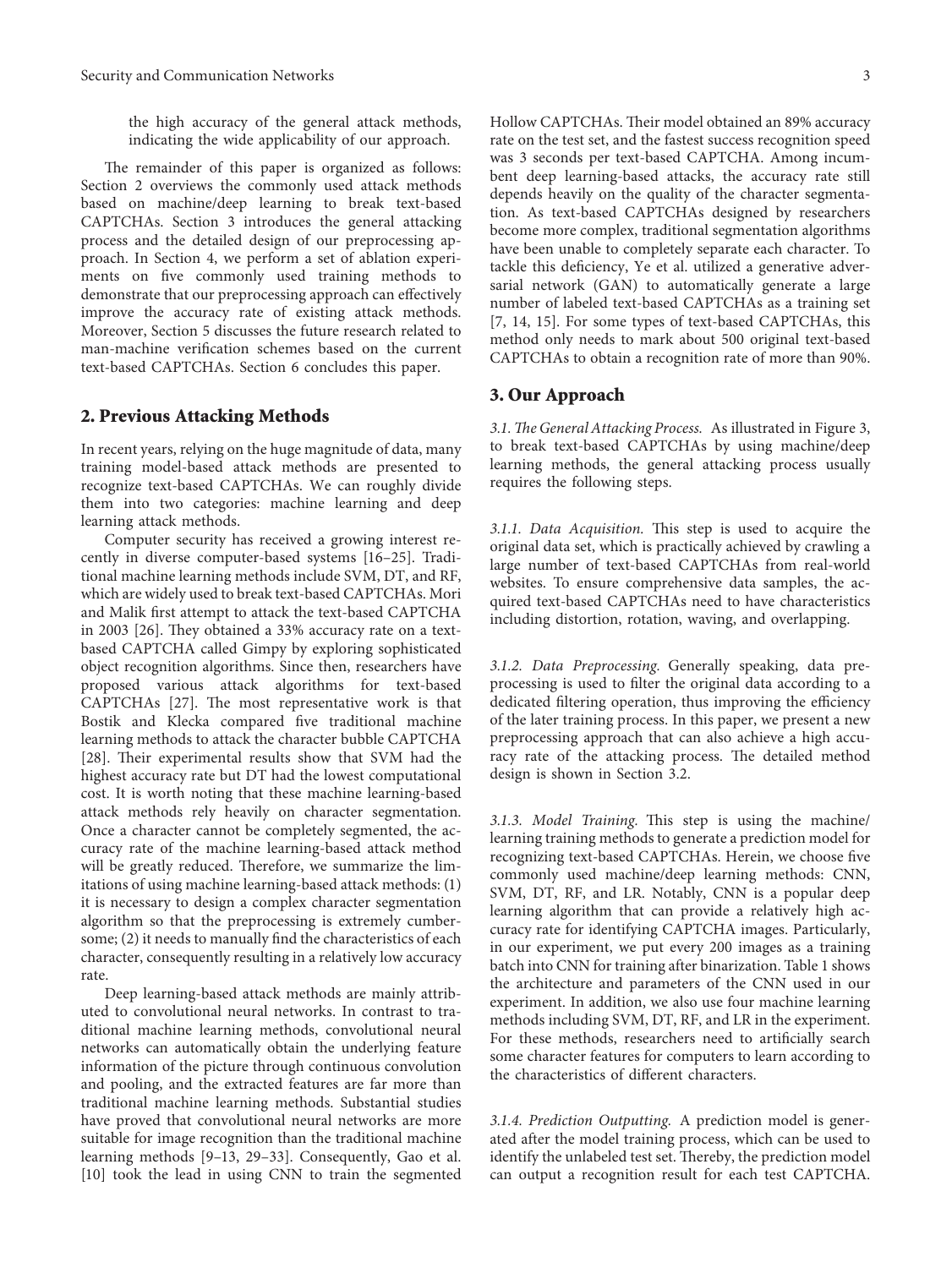<span id="page-3-0"></span>

FIGURE 3: The general attacking process based on machine/deep learning methods to break text-based CAPTCHAs.

| Type/stride       | Filter shape            | Input size                           | Output size                          |  |
|-------------------|-------------------------|--------------------------------------|--------------------------------------|--|
| Conv $2D$ 1/ $S1$ | $3 \times 3 \times 32$  | $200 \times 60 \times 160 \times 1$  | $200 \times 58 \times 158 \times 32$ |  |
| MaxPool2D 1/S2    | $2 \times 2$            | $200 \times 58 \times 158 \times 32$ | $200 \times 29 \times 79 \times 32$  |  |
| Conv $2D$ $2/S1$  | $5 \times 5 \times 64$  | $200 \times 29 \times 79 \times 32$  | $200 \times 25 \times 75 \times 64$  |  |
| MaxPool2D 2/S2    | $2 \times 2$            | $200 \times 25 \times 75 \times 64$  | $200 \times 12 \times 37 \times 64$  |  |
| Conv $2D$ 3/ $S1$ | $5 \times 5 \times 128$ | $200 \times 12 \times 37 \times 64$  | $200 \times 8 \times 33 \times 128$  |  |
| MaxPool2D 3/S2    | $2 \times 2$            | $200 \times 8 \times 33 \times 128$  | $200 \times 4 \times 16 \times 128$  |  |
| Flatte            |                         | $200 \times 4 \times 16 \times 128$  | $200 \times 8192$                    |  |
| Dense             |                         | $200 \times 8192$                    | $200 \times 128$                     |  |
| Reshape           |                         | $200 \times 128$                     | $200 \times 4 \times 32$             |  |

TABLE 1: Architecture of the training model.

Then, we count whether the prediction result given by the prediction model is consistent with the characters on the corresponding CAPTCHA. Finally, we give the accuracy rate of the prediction model on the test set.

*3.2. Our Preprocessing Approach.* We can clearly see that, in a general attacking process, not all text-based CAPTCHAs in the original data samples can affect the final accuracy rate. This motivates us to choose only a small number of training data that have a significant influence on prediction results and can also lead to a high accuracy rate. To achieve this goal, we design a new preprocessing approach composed of two modules: (i) a data selector that invokes a set of regulations to filter out a high-quality text-based CAPTCHA training set and (ii) a data augmentor that is used to expand the data set and enhance the robustness of the prediction model.

*3.2.1. Data Selector.* We aim to design a data selector that can generate a clean and effective training set by filtering the original data set, thereby improving the prediction accuracy of the whole model. For the detailed design of the data selector, we formulate a set of regulations that can filter out a high-training quality training set of text-based CAPTCHAs. The filtering regulations of the data selector are also shown in Part B of Figure 3. First, we count the character classes on the original CAPTCHA image set. There are a total of 32

character classes:  $2 \sim 9$ , A  $\sim$  Z except for "O" and "I". That is to say, each CAPTCHA on the website is composed of four characters (repeatable) that are randomly selected from the 32 character classes. In this case, each class of characters can appear with the probability of 1/32 in one bit of the textbased CAPTCHA string. Secondly, we divide the training set pictures into 32 columns in alphabetical order and arrange the images with the same first CAPTCHA character into one column. For the remaining three columns, each column must contain all character classes. This will ensure that 32 different characters in each position will be trained by the neural network.

*3.2.2. Data Augmentor.* Data augmentation is used to expand the data set, thus enhancing the robustness of the prediction model. It can also prevent the neural network from learning irrelevant features, thereby fundamentally improving the overall performance of the model. We propose a data augmentor using four different image noises such as Gaussian noise, pepper and salt noise, scale, and occluding line. Table [2](#page-4-0) shows the comparison of the four types of noise images with the original image. In our experiment, the data augmentor randomly allocates an augmentation method for each picture or decides not to perform any processing. Then, the data augmentor automatically puts the noise-added images into CNN for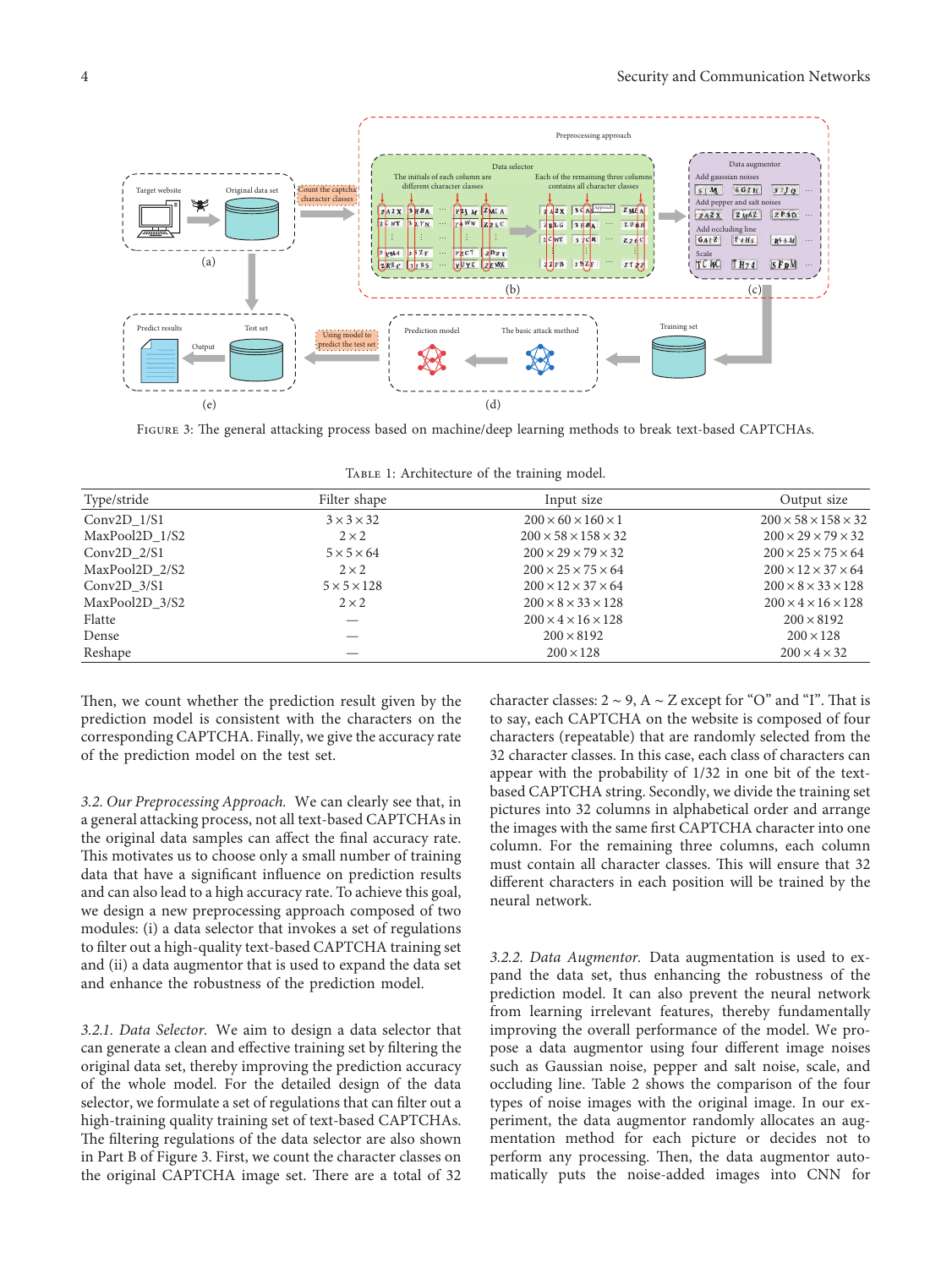Table 2: Comparison after adding different noises.

<span id="page-4-0"></span>

| Scheme                | Original example   | Noised example   |
|-----------------------|--------------------|------------------|
| Gaussian noise        | 2A5R               | 2A5R             |
| Pepper and salt noise | 5 4 W <sub>8</sub> | 4 W <sub>8</sub> |
| Occluding line        | DF M <sub>5</sub>  | $DF M^5$         |
| Scale                 | $CZ$ XH            |                  |

training. The workflow of the data augmentor is illustrated in part C of Figure [3](#page-3-0). Each image noise is described in detail as follows:

(i) Gaussian noise: Gaussian noise is named after Carl Friedrich Gauss because its probability density function (PDF) is equal to that of the normal distribution. In our experiment, we first use the random.randn() function in Python to randomly return an array with a standard normal distribution. Then, we multiply the array by the Gaussian noise probability to generate a noise matrix. Finally, we add the noise matrix to the matrix of the normal text-based CAPTCHA to generate a Gaussian noise image. The function of Gaussian noise can be expressed as

$$
G = I + N_g,\tag{1}
$$

where *G* denotes the noisy image, *I* denotes the unprocessed image, and  $N_a$  represents the Gaussian noise with a variance  $\sigma = 50$  and a mean value of 0.

(ii) Pepper and salt noise: in essence, both pepper and salt noises are some black and white pixels that randomly appear on images. Salt noise is also called white noise and pepper noise is also called black noise. Concretely, in our method, we randomly select some pixels on the image and change the pixels' RGB values to the (255*,* 255*,* 255) or (0*,* 0*,* 0) colour on the standard RGB colour comparison table. The function of pepper (or salt) noise can be expressed as

$$
P = I + N_p,\tag{2}
$$

where *P* denotes the noisy image, *I* means the unprocessed image, and  $N_p$  represents the pepper (or salt) noise with a noise probability of 0.5.

(iii) Occluding line: we implement a method to generate an occluding line. The principle of this method is shown in Figure [4](#page-5-0). The formula of this method is shown in equation (3). First, we assume that the coordinates of the left and right endpoints *A* and *B* of the occluding line are  $A(x_1, x_2)$  and  $B(x_2, y_2)$ , respectively. Furthermore, we found that when *A<sub>x</sub>* ∈ (0, 10), *A<sub>y</sub>* ∈ (10, 50) and *B<sub>x</sub>* ∈ (150, 160),  $B_y \in (10, 50)$ , the occluding line can cross the four characters on the CAPTCHA image. Therefore, we use the function to generate the endpoints of the occluding line. Then, we call the function

draw.line() to generate a line segment linking the two endpoints *A* and *B*. The function of generating an occluding line is defined as

$$
L = I + N_l,\tag{3}
$$

where *L* means the observed image of occluding line, *I* denotes the unprocessed image, and  $N_l$ represents the occluding line.

(iv) Scale: the fourth data augmentation method used in data augmentor is scale. We carefully analyze the characteristics of the original CAPTCHA images then proposed an image scale method. First, we translate a  $60 \times 160$  size image to the left by 10 pixels and then upwards by 10 pixels. Secondly, we call the pan and zoom functions to adjust the image to  $50 \times 140$ . Finally, we call the resize function to restore the image to  $60 \times 160$ . It can be seen from the example in Table 2 that, compared with the original CAPTCHA image, the characters after enlarged still retain their basic character features. This method can effectively prevent the neural network from learning irrelevant or nonkey features of characters, fundamentally improving the accuracy of the model. In particular, we have

$$
S = \Phi(I),\tag{4}
$$

where *S* denotes the observed image of occluding line, Φ means the scale operator, and *I* represents the unprocessed image.

#### **4. Experiments**

In this section, we perform the complete attacking experiment by using our approach presented in [Section 3.](#page-2-0) We particularly conduct a set of ablation experiments by applying our data-preprocessing approach in different training methods, including CNN and four commonly used machine learning methods.

#### *4.1. Experiment Settings*

*4.1.1. Data Preparation.* We used the crawled 9,955 unlabeled original text-based CAPTCHAs from E-ZPass New York website as the attack target of this experiment. The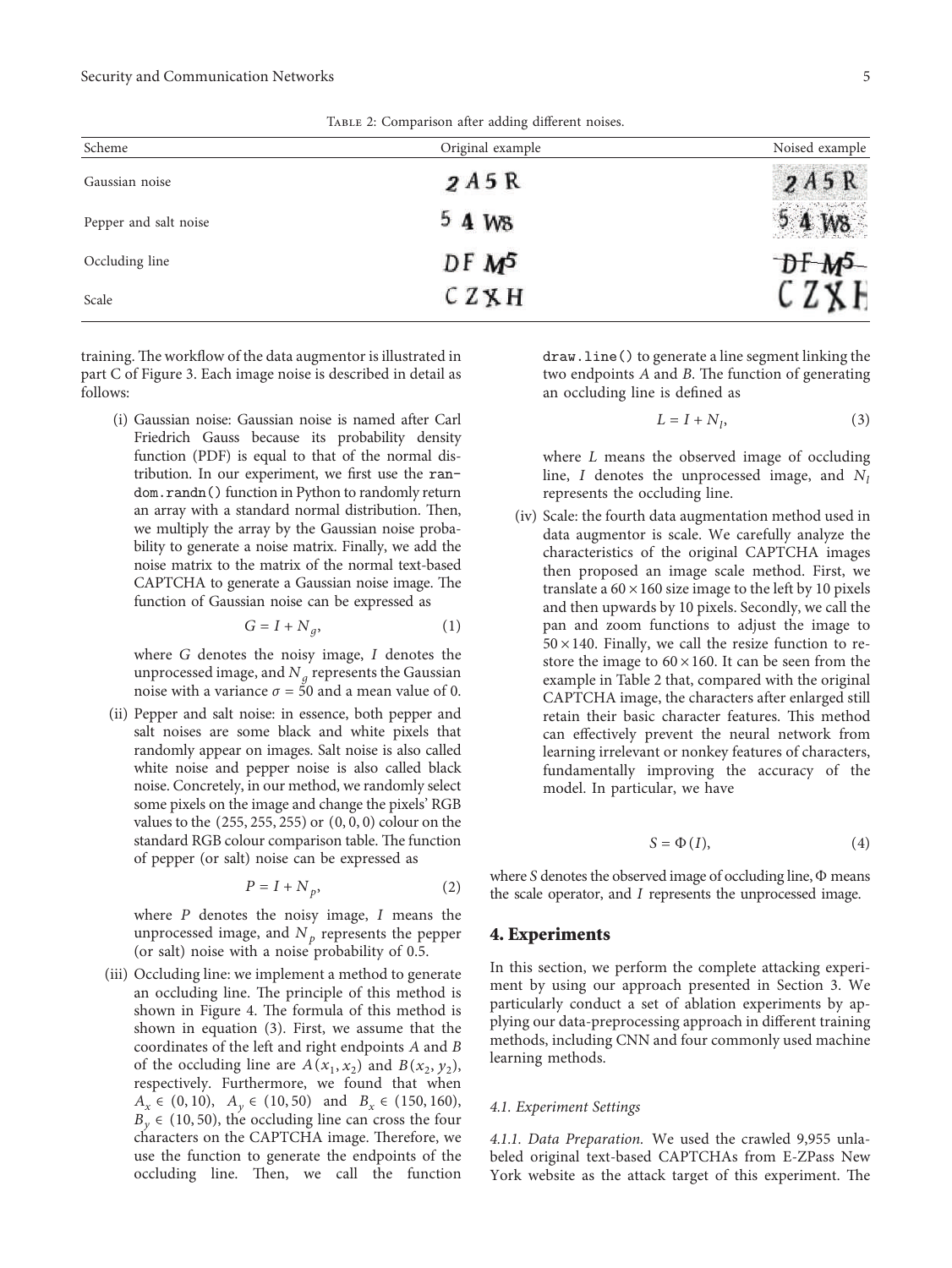<span id="page-5-0"></span>

| Login Type: Account Number                                   |  |      |  |                                             |
|--------------------------------------------------------------|--|------|--|---------------------------------------------|
| Tag Number (11 numbers beginning with 0)<br><b>User Name</b> |  |      |  |                                             |
|                                                              |  |      |  | New User/Forgot Password? Forgot User Name? |
|                                                              |  | 7423 |  |                                             |

FIGURE 4: The text-based CAPTCHA of the E-ZPass New York login interface.

principle of this method is shown in Figure 5. The characteristics of the CAPTCHA of this website are as follows: no extra interference noise, the characters are distorted, and only two visual colours of white and black. These features significantly reduce our workload because it saves us the tedious preprocessing step of denoising. It is worth noting that similar characters may cause a negative impact on the success rate of recognition, such as "0" and "O", "I" and "1". To avoid this predicament, we manually delete the pictures containing these four characters in the web crawler data set. Therefore, the original CAPTCHA image set contains a total of 32 character classes: 2–9, A–Z except for "O" and "I".

*4.1.2. Implementation Details.* Our implementation environment is PyCharm 2020.2.2, the programming language is Python 3.7, and we test it on a laptop with 1.6 GHz Internet core i5-8250CPU, 4 GB RAM, and Windows  $10 \times 64$ . Meanwhile, we uniformly use findContours() function to segment training images, which is built-in OpenCV 4.1. For CNN, we use TensorFlow 2.0 framework to write the training code.

*4.1.3. Evaluation Metric.* To evaluate the quality of textbased CAPTCHA attacks, we use a metric of the prediction accuracy, that is, the accuracy rate ACC. A prediction model with a higher accuracy rate will have an accuracy value closer to 100%. We can use the following formula to calculate the accuracy rate:

$$
ACC = \frac{K}{T} \times 100\%,\tag{5}
$$

where *K* represents the number of text-based CAPTCHAs successfully identified by the prediction model on the test set and *T* represents the size of the test set.

*4.2. Ablation Experiments.* In our experiment, we conduct a set of ablation experiments to verify the two preprocessing approaches we propose. Figure [6](#page-6-0) reports the accuracy rate of each basic attack method in different preprocessing



FIGURE 5: Principle of adding the occluding line. The CAPTCHA image size is  $60 \times 160$ . The abscissa represents the length, the ordinate represents the width, and the shading area represents the area where the left and right endpoints A and B of the occluding line are generated by the method.

environments. In the benchmark experiment, we input a set of unprocessed data sets into five commonly used attack methods for training. Moreover, we prepare the same amount of labeled training images and the same basic attack method for each experiment to ensure the fairness of the experiment. The performance improvement shows that our preprocessing approach is advantageous in character recognition, especially when using two preprocessing modules simultaneously.

We first add the data selector and data augmentor modules separately. The accuracy rate of the CNN-based attack method increases by 2.61% and 0.66% compared to the benchmark experiment after adding data selector and data augmentor, respectively. This shows that even adding one preprocessing module can also be advantageous in recognition. When we add these two preprocessing modules to the CNN-based attack at the same time, the accuracy rate of this model is 95.5%, which is 4.51% higher than the case without any preprocessing module. Overall, the preprocessing approach can further improve the accuracy rate of the CNN-based attack method.

To verify the applicability of the preprocessing approach, we conduct a set of ablation experiments on four machine learning-based attack methods. We choose the four most commonly used traditional machine learning methods, including SVM, DT, RF, and LR as basic training models. Then,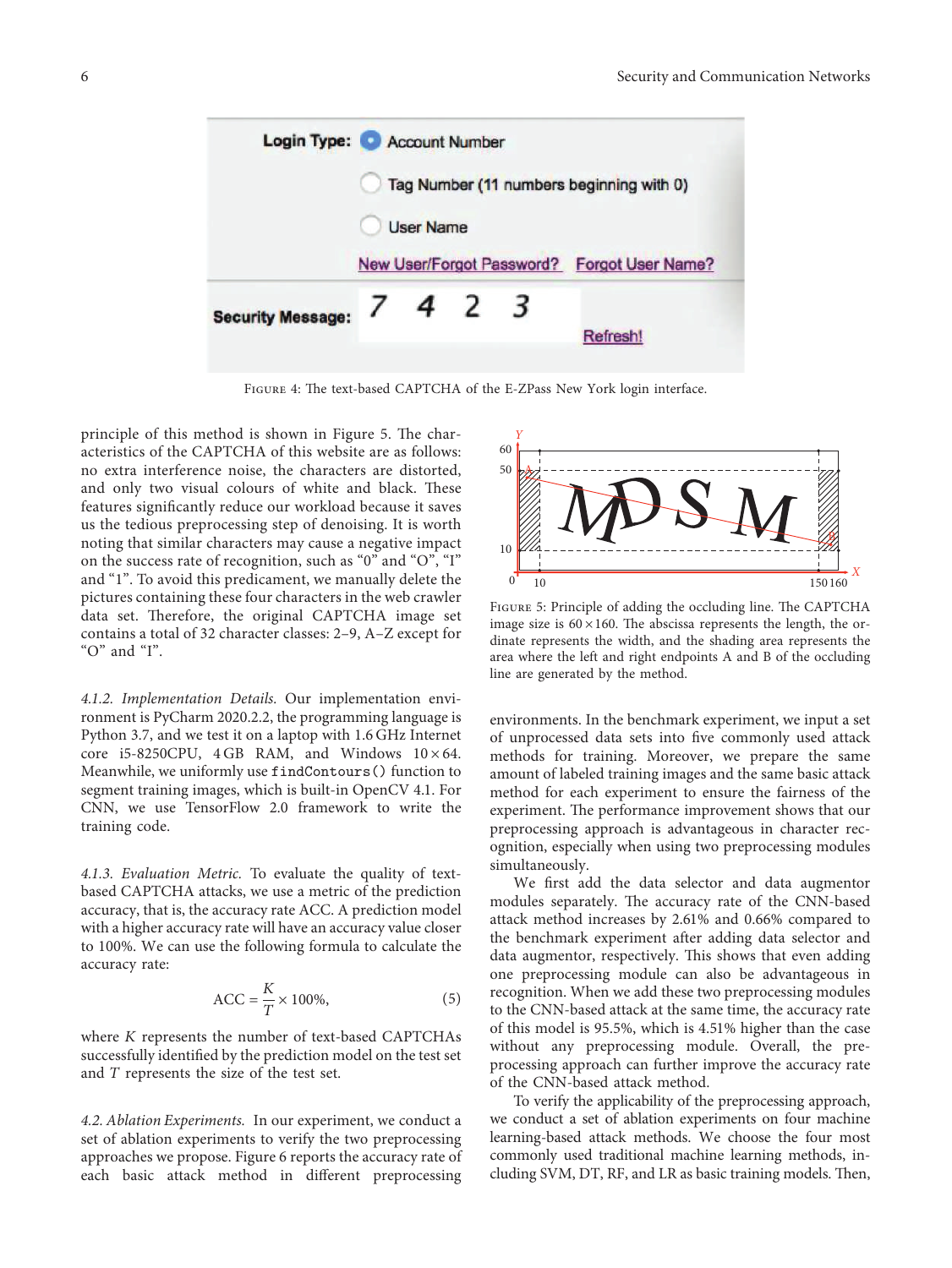<span id="page-6-0"></span>

Figure 6: Combining our preprocessing approach with five commonly used attack methods, it shows that even adding a single preprocessing module can improve the accuracy of the basic attack method. Adding two attack modules at the same time can significantly improve the accuracy of each method. Furthermore, compared with machine learning methods, CNN has more advantages in text-based CAPTCHA recognition.

we do a set of ablation experiments on each of the machine learning methods to demonstrate the wide applicability of our proposed preprocessing modules. Each set of ablation experiments consists of a basic control group, an experiment adding data selector, an experiment adding data augmentor, and an experiment adding two preprocessing modules. The training sets in the basic control group contain 3,319 randomly marked original CAPTCHA images. For the remaining two experiments with adding a data selector, the module selects 3,319 CAPTCHAs according to the actual situation.

From Figure 6, we can see that after adding data selector (DS) and data augmentor (DA) modules to different attack methods, the accuracy rate has improved in varied degrees. In detail, after adding two preprocessing modules simultaneously, the accuracy rate for SVM increases from 87.16% to 89.78%, DT from 79.75% to 88.06%, RF from 84.0% to 88.78%, and LR from 81.87% to 87.93%. The extensive contrast experiments show that our preprocessing approach has strong applicability, which can be easily deployed to other attack methods.

Notably, in the five commonly used attack methods, the CNN attack method has the highest accuracy rate under the same amount of training images, even in the case without adding any preprocessing modules. The fundamental reason is that the advantage of CNN lies in feature extraction. The neural network can even extract some underlying features after multiple convolutions. In the case of large-scale training data, the deep neural network can extract more features than traditional machine learning methods. Since people usually use ImageNet or other large-scale data sets in current image recognition algorithms, many traditional methods such as SVM and DT are difficult to meet practical requirements in terms of computational complexity. Therefore, when the training set is large and complex, the effect of using a neural

network with low computational complexity and high parallelism is better than traditional machine learning methods. The outstanding performance of CNN shows that using CNN to identify text-based CAPTCHA is more accurate than traditional machine learning methods.

# **5. Discussion**

Reviewing the current research studies of CAPTCHAs, lots of efforts are made to improve the accuracy rate of attack methods, including varieties of machine/deep learningbased training models as well as our data-preprocessing approach. With such an increasing evolution of attack methods, the more sophisticated design of CAPTCHAs is required to enhance security. The sophisticated design, however, may also cause recognition difficulties of CAPTCHAs for humans and thus leads to a poor user experience. Toward this end, how to balance the design complexity of CAPTCHAs and the user experience is a significant research topic in the future [[18, 34, 35](#page-8-0)].

Taking text-based CAPTCHAs as an example, we investigate a real user experience in terms of different security strengths of CAPTCHA designs. In particular, we perform a questionnaire survey for 20 participants who are required to identify the 500 text-based CAPTCHA images that are crawled from real-world websites. These CAPTCHA images have different security strengths according to different combinations of several basic image features including noise, overlapping, rotation, distortion, and waving. Then, participants evaluate the user experience of the  $CAPTCHAs$  by giving the usability score from 1 to 5. The statistical results of our questionnaire survey are shown in Table [3,](#page-7-0) in which we consider five combinations of image features to compare five different security strengths of CAPTCHA designs. For each combination of image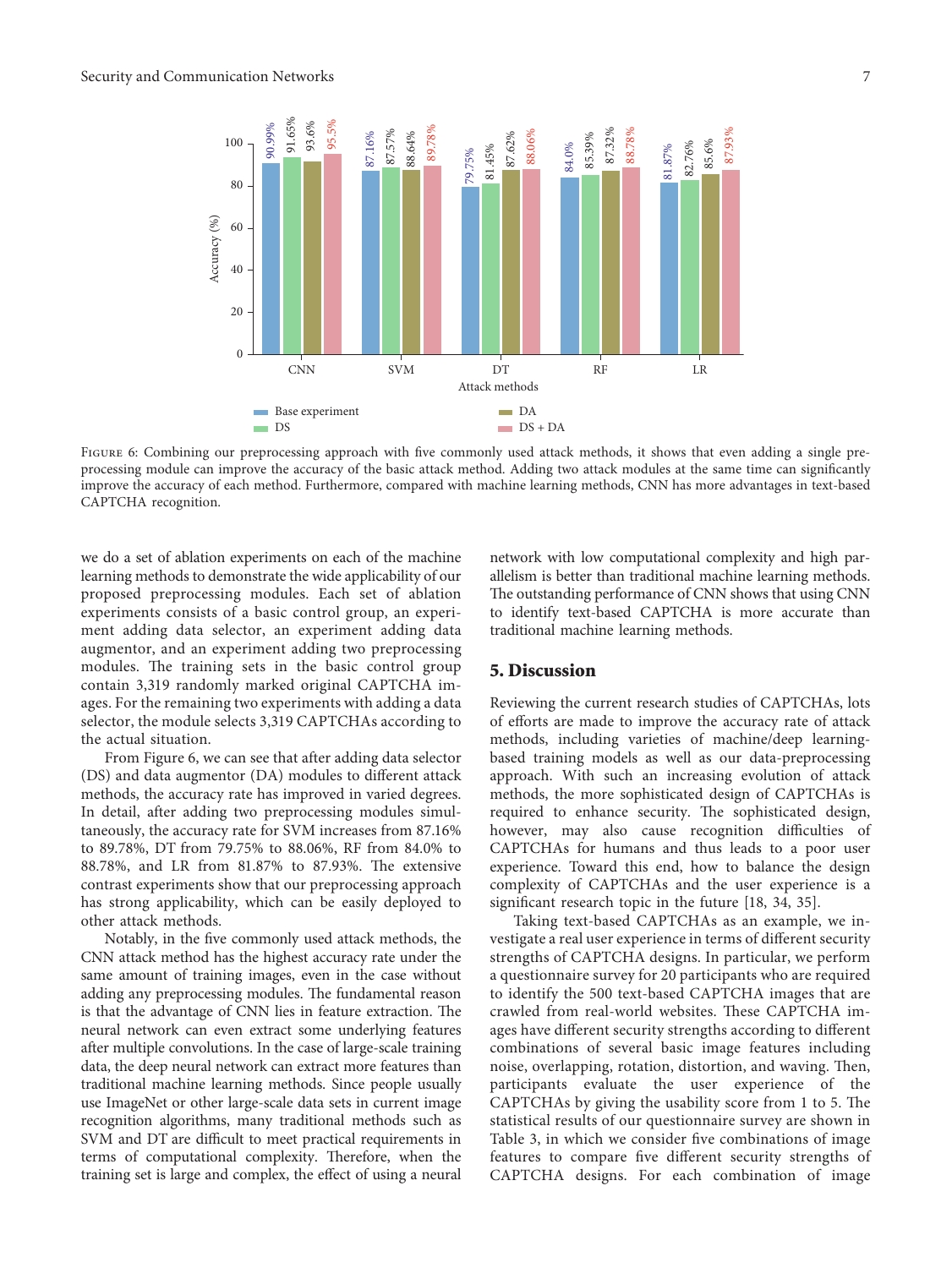<span id="page-7-0"></span>

| Image examples | <b>Noises</b> | Image features<br>Overlapping<br>Rotation<br>Waving<br>Distortion |  |  |  | Humans<br>Accuracy rate (%) | Usability score |
|----------------|---------------|-------------------------------------------------------------------|--|--|--|-----------------------------|-----------------|
| Ka6r           |               |                                                                   |  |  |  | 99                          | 4.8             |
| wafttarry      |               |                                                                   |  |  |  |                             |                 |
|                |               |                                                                   |  |  |  | 93                          | 3.7             |
| マルノ            |               |                                                                   |  |  |  | 92                          | 3.4             |
|                |               |                                                                   |  |  |  | 85                          | 3               |
| Ga2KN6         |               |                                                                   |  |  |  | 33                          |                 |

Table 3: User experience against five different security strengths of text-based CAPTCHAs.

features, we count the average accuracy rate and the average usability rating given by all participants.

In Table 3, we can clearly observe that the difficulty of human identification is increasing with the increasing combination of the image features. For the CAPTCHA including only two image features (i.e., rotation and waving), it has the lowest security strength, thereby the average accuracy rate of humans can reach 99%. However, the average accuracy rate of humans is only 66% when the CAPTCHA has five image features, meaning that around one-third of users would fail identification. In addition, as the used image features increase, the usability score given by the participants gets lower and lower. This is because although complex CAPTCHA images can better prevent malicious bot attacks, it also increases the difficulty of human identification and deteriorates the user experience. All in all, to address the unbalanced problem between the security strengths and user experience, the future work is required to design a new type of text-based CAPTCHA that can effectively resist robot attacks while also being user-friendly.

# **6. Conclusion**

As the most widely used CAPTCHA scheme, text-based CAPTCHA is an important security mechanism to distinguish between humans and computers. However, our attack poses a threat to real-world text-based CAPTCHA. We present a new preprocessing approach for text-based CAPTCHA attacks. The preprocessing approach includes two modules: data selector and data augmentor. First of all, the data selector module automatically selects some data with training significance as the training set in the original data set according to the rules set by us. Secondly, the data augmentor module increases the amount of training data to increase the robustness of the model. We successfully deployed this preprocessing approach on five different commonly used attack methods, and the accuracy rate was significantly improved. The key advantage of our preprocessing approach is that it requires less human involvement and for any basic attack method, by adding this preprocessing step, a higher accuracy rate can be achieved with relatively less training data for any basic attack method. Finally, we further discussed the existing problems in the current text-based CAPTCHAs design. Our work can also be applied to many practical scenarios [[20, 22](#page-8-0), [24](#page-8-0)], such as ID card character recognition, bank card number recognition, and handwritten numeral recognition. How to expand to the application field is also a part of our ongoing work.

# **Data Availability**

Data are available on request to the corresponding author.

### **Conflicts of Interest**

The authors declare that they have no conflicts of interest.

# **References**

- [1] L. Von Ahn, M. Blum, N. J. Hopper, and J. Langford, "CAPTCHA: using hard AI problems for security," in *Proceedings of the International Conference on the Theory and Applications of Cryptographic Techniques*, pp. 294–311, Springer, Wersaw, Poland, May 2003.
- [2] L. Von Ahn, B. Maurer, C. McMillen, D. Abraham, and M. Blum, "Recaptcha: human-based character recognition via web security measures," *Science*, vol. 321, no. 5895, pp. 1465–1468, 2008.
- [3] M. Motoyama, K. Levchenko, C. Kanich, D. McCoy, G. M. Voelker, and S. Savage, "Re: captchas-understanding captcha-solving services in an economic context," in *Proceedings of the USENIX Security Symposium*, vol. 10, p. 3, Washington, DC, USA, August 2010.
- [4] M. Shirali-Shahreza and S. Shirali-Shahreza, "Captcha for blind people," in *Proceedings of the 2007 IEEE International Symposium on Signal Processing and Information Technology*, pp. 995–998, IEEE, Cairo, Egypt, December 2007.
- [5] J. Lazar, J. Feng, T. Brooks et al., "The soundsright captcha: an improved approach to audio human interaction proofs for blind users," in *Proceedings of the SIGCHI Conference on Human Factors in Computing Systems*, pp. 2267–2276, Austin, TX, USA, May 2012.
- [6] V. P. Singh and P. Pal, "Survey of different types of captcha," *International Journal of Computer Science and Information Technologies*, vol. 5, no. 2, pp. 2242–2245, 2014.
- [7] G. Ye, Z. Tang, D. Fang et al., "Yet another text captcha solver: a generative adversarial network based approach," in *Proceedings of the 2018 ACM SIGSAC Conference on Computer and Communications Security*, pp. 332–348, Toronto, Canada, October 2018.
- [8] S. Tian and T. Xiong, "A generic solver combining unsupervised learning and representation learning for breaking text-based captchas," in *Proceedings of the Web Conference*, pp. 860–871, Taipei, Taiwan, 2020.